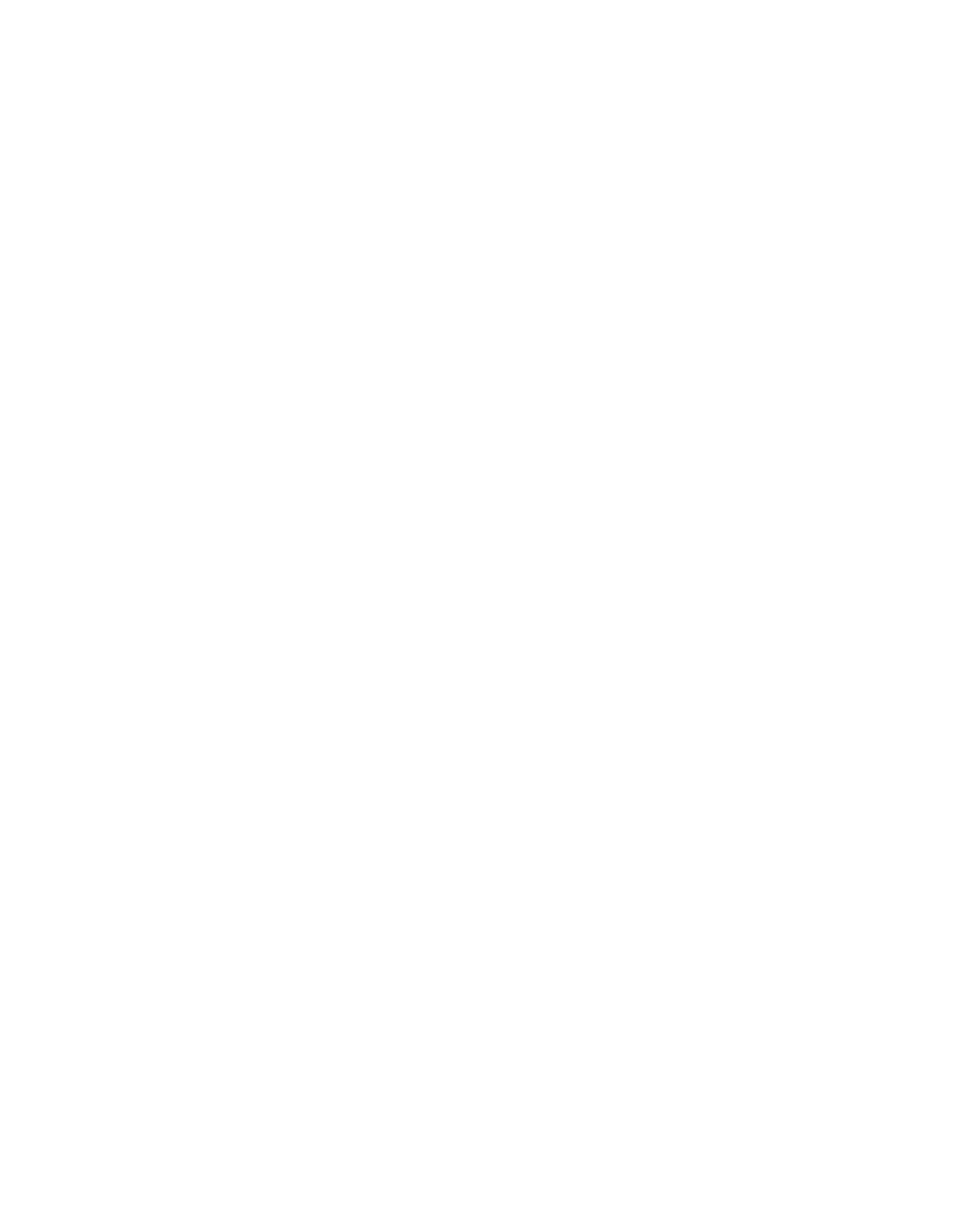## **INTRODUCTION**

This manual outlines the maintenance and operation of ICS<sup>®</sup> manufactured products.

This is a professional tool and is soley intended for use by trained and experienced operators.

To get the maximum benefit from your saw, and ensure maximum safety, be sure to read this manual thoroughly, and periodically review safety instructions.

| <b>SYMBOLS &amp; LABELS</b>     | 4               |
|---------------------------------|-----------------|
| <b>SAFETY</b>                   | 5               |
| <b>TECHNICAL SPECIFICATIONS</b> | 7               |
| <b>SET-UP</b>                   | 8               |
| <b>OPERATION</b>                | 10              |
| <b>MAINTENANCE</b>              | 12 <sub>2</sub> |
| <b>TROUBLESHOOTING</b>          | 14              |
| <b>REFERENCE</b>                | 15              |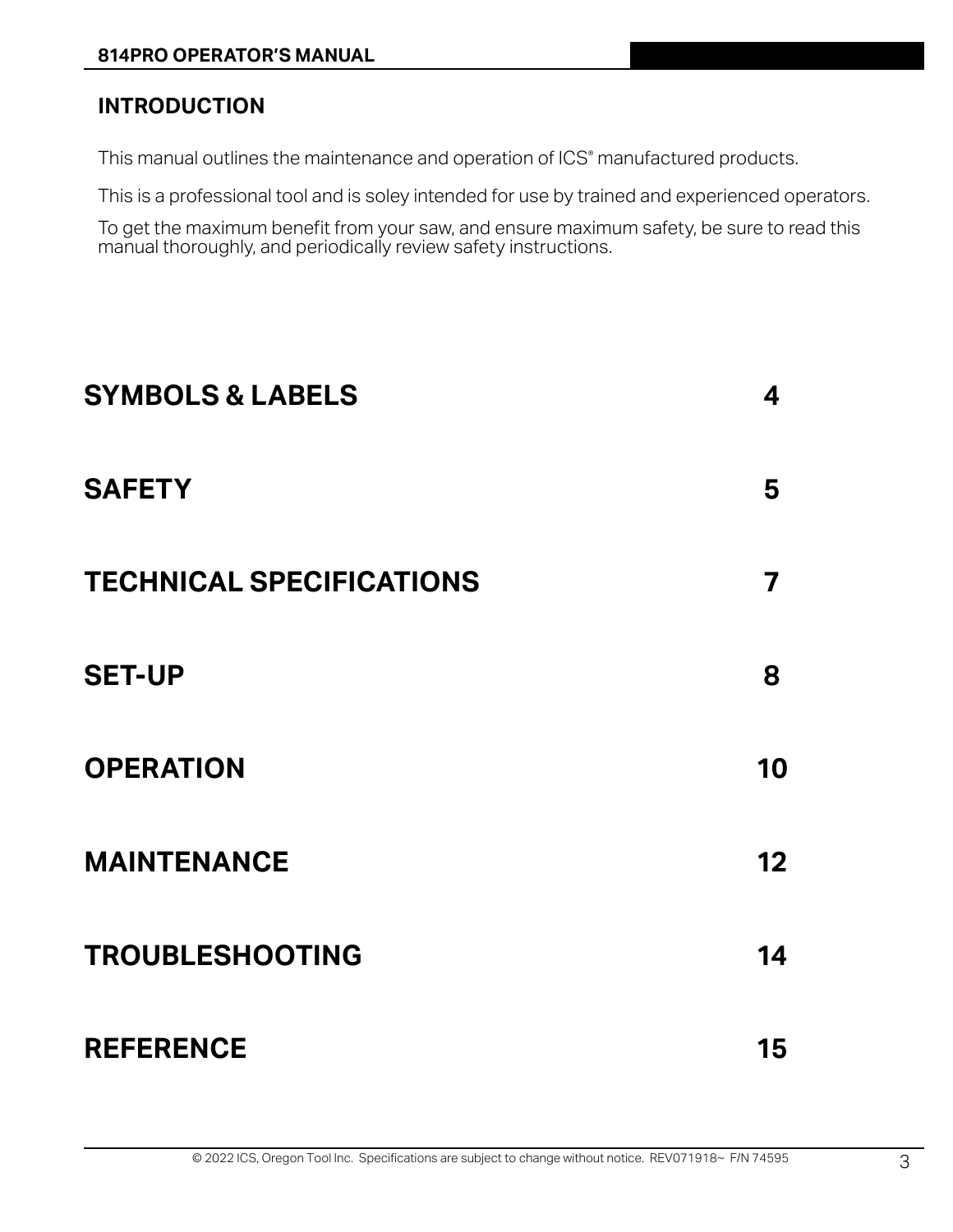#### **SYMBOLS & LABELS**

**THE FOLLOWING SYMBOLS AND DEFINITIONS ARE FOUND THROUGHOUT THIS MANUAL AND ARE DESIGNED TO MAKE YOU AWARE OF POTENTIAL HAZARDS OR UNSAFE PRACTICES** 

 **WARNING**

 **CAUTION**

**A potentially hazardous situation exists which, if not avoided, could result in death or serious injury.**

**A potentially hazardous situation exists which, if not avoided, may result in minor or moderate injury or property damage.** 

**814PRO OPERATOR'S MANUAL**

**IMPORTANT**

**A potential situation exists which, if not avoided, may result in product or property damage.** 

#### **THE FOLLOWING SYMBOLS & LABELS MAY BE FOUND IN THIS MANUAL OR ON THE SAW**



**Read the operator's manual carefully and understand the contents before you use this equipment.** 



**Always use:** 

- **Protective helmet**
- **Ear protection**
- **Protective glasses or full face protection**



**Wear hand protection** 

## � **WARNING**

- Do not exceed 8 gpm (30 lpm) hydraulic flow at 2,500 psi (172.5 bar) hydraulic pressure
- Minimum water pressure 20 psi (1.5 bar) • Weight 15 lbs (6.8 kg) w/o bar and chain
- 
- Inserting the tool into a pre-cut slot that is narrower than the chain may cause binding and rapid push-back of the tool toward the operator
	- Always operate tool with solid footing and firm hand grip
	- Contact at a hydraulic leak or burst can cause oil injection into the body

READ OPERATIONS & MAINTENANCE MANUAL BEFORE USE OF TOOL. FAILURE TO OBSERVE THESE PRECAUTIONS CAN RESULT IN SERIOUS PERSONAL INJURY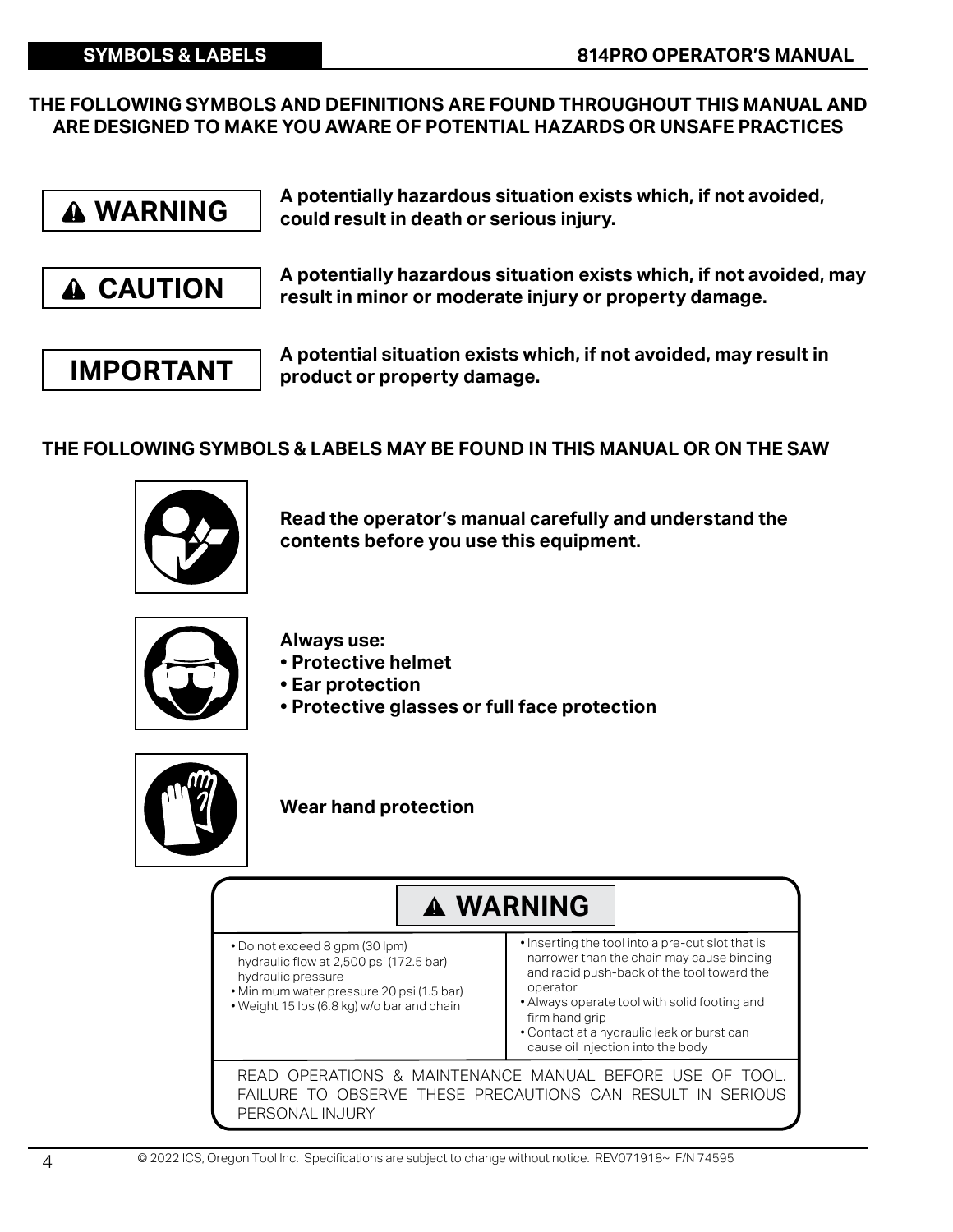#### **THE FOLLOWING SYMBOL APPLIES TO ALL THE ITEMS LISTED ON THIS PAGE**

# **WARNING**

**A potentially hazardous situation exists which, if not avoided, could result in death or serious injury.**

**Diamond chain breakage can result in high-speed ejection of parts, which can result in death or serious personal injury to operators or bystanders. The items listed below are critical to minimizing the risk of diamond chain breakage and injury.** 

- **• DO NOT operate a diamond chainsaw with a damaged, modified, broken or missing side cover, bottom guard or guard flap. The side cover, bottom guard and guard flap provides protection against contact with moving parts, ejected debris, broken diamond chain, thrown water and concrete slurry.**
- **• DO NOT operate saw with loose, missing damaged or improperly repaired parts.**
- **• DO NOT exceed 8 gpm (30 lpm) hydraulic flow at 2,500 psi (172.5 bar) hydraulic pressure.**
- **• DO NOT install or run the chain backwards. The bumper should lead the segment into the cut.**



- **• DO NOT run the saw backwards. The chain should travel away from the operator on the top of the bar and return on the bottom of the bar.**
- **• DO NOT insert the diamond chainsaw into a slot narrower than the chain segments. Rapid pushback might occur. Ref: Most diamond segments are .225 (5.72 mm) wide.**
- **• DO NOT use the 814PRO side cover as a replacement cover for another saw.**
- **• DO NOT run the saw upside-down. Concrete debris can fly back into the operator's face.**
- **• NEVER cut ductile iron pipe with the saw. Segment loss or diamond chain breakage may occur.**
- **• DO NOT use your hands to search for hydraulic leaks. Hydraulic fluid escaping under pressure can penetrate skin. If any hydraulic flud is injected into skin seek medical attention immediately.**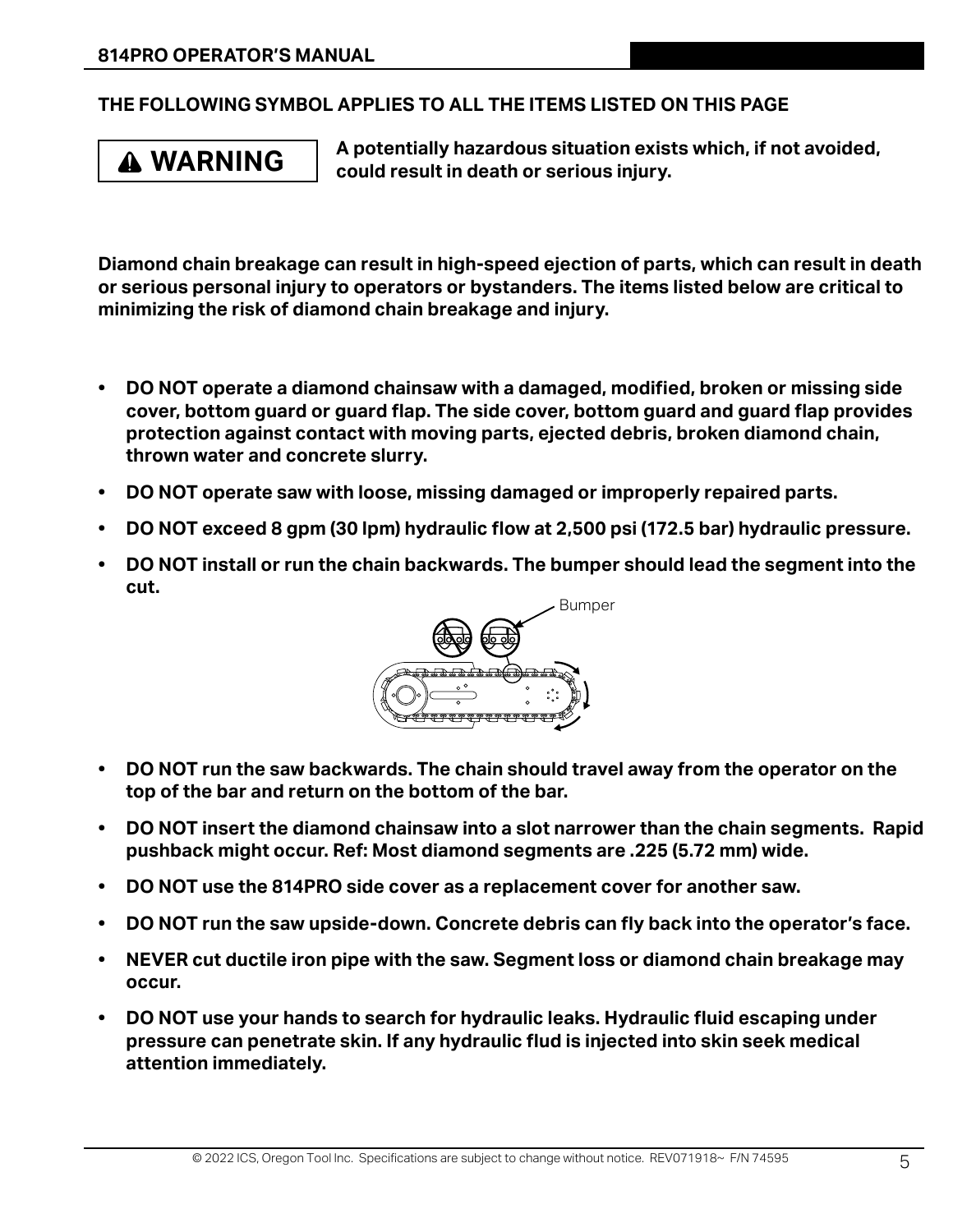#### **THE FOLLOWING SYMBOL APPLIES TO ALL ITEMS LISTED ON THIS PAGE**

# **CAUTION**

**A potentially hazardous situation exists which, if not avoided, may result in minor or moderate injury or property damage.** 

- **• Always turn the saw OFF when performing maintenance on the saw including diamond chain tensioning.**
- **• Never use equipment that is not functioning properly. Have the saw repaired by qualified service personnel.**
- **• Insufficent water supply may result in excessive wear to the chain, which can lead to loss of strength and chain breakage. Minimum water pressure is 20 psi (1.5 bar).**
- **• Never start the saw unless the guide bar, diamond chain and side cover are properly installed.**

#### **GENERAL SAFETY PRECAUTIONS**

- Always wear protective clothing, including hard hat, eye protection, hearing protection, and gloves.
- Avoid loose fitting clothing.
- Perform safety checks before starting each day.
- Always operate tool with solid footing and with both hands on cut-off saw.
- Remove or control slurry to prevent slippery conditions while cutting.
- Be sure there are no obstructions (plumbing, electrical conduit, air ducts) and no unnecessary people present.
- Set up a well-marked safety zone with a roped boundary and clear signs.
- Provide adequate ventilation when working in an enclosed area. Breathing exhaust gases is dangerous.
- To avoid electrocution, check for live electrical wiring near cutting area.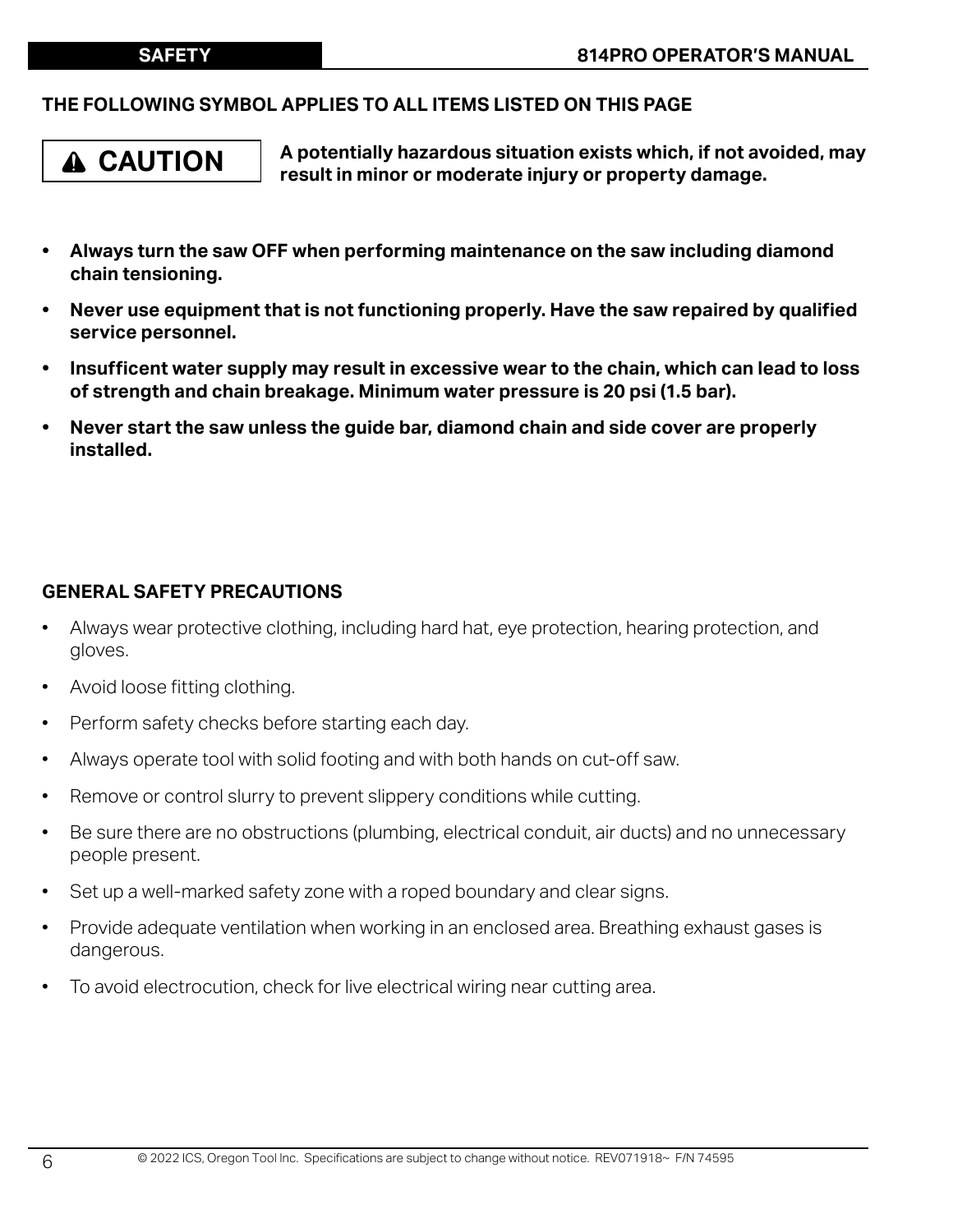| Weight w/out bar and chain                                               | 15 lbs (6.8 kg)                                                                                                           |
|--------------------------------------------------------------------------|---------------------------------------------------------------------------------------------------------------------------|
| Length                                                                   | 14.3 inches (36.3 cm)                                                                                                     |
| <b>Height</b>                                                            | 11.3 inches (28.7 cm)                                                                                                     |
| Width                                                                    | 9.2 inches (23.4 cm)                                                                                                      |
| <b>Hydraulic Supply</b>                                                  | 8 gpm (30 lpm) @ 2,500 psi (172.5 bar)                                                                                    |
| <b>Hydraulic Fluid</b><br><b>Requirements (Type)</b>                     | PC HYDREX MV32 or equivalent                                                                                              |
| <b>Water Pressure</b>                                                    | Minimum: 20 psi (1.5 bar)                                                                                                 |
| <b>Water Flow</b>                                                        | 2 gpm (8 lpm) recommended                                                                                                 |
| <b>Operating Speed</b>                                                   | 8,800 rpm (avg. free running)<br>4,300 sfm (avg. free running chain)                                                      |
| Torque <sup>(1)</sup>                                                    | 5.0 ft-lb. (6.6 Nm)                                                                                                       |
| Horsepower <sup>(1)</sup>                                                | 7.0 Hp (5.2 kW)                                                                                                           |
| <b>Guaranteed Sound Power</b><br>Level $L_{wa}$ <sup>(2)</sup>           | 104 dB(A) (K=3.4 dB(A))                                                                                                   |
| <b>Equivalent Sound Pressure</b><br>at the Operator's Ear $L_{pA}^{(2)}$ | 96 dB(A) (K=3.4 dB(A))                                                                                                    |
| Vibration a <sub>hv, eq</sub>                                            | 5.7 m/s <sup>2</sup> (K=1.9 m/s <sup>2</sup> ) Front Handle<br>9.9 m/s <sup>2</sup> (K=1.9 m/s <sup>2</sup> ) Rear Handle |

Т

(1)Output ratings based on typical input conditions and efficiency assumptions and may vary depending on power supply.

(2)Measured in accordance with ISO3744:2010, ISO15744:2002 and ISO11203:1995 (3)Measured in accordance with ISO5349-1:2001 and 1SO5349-2:2001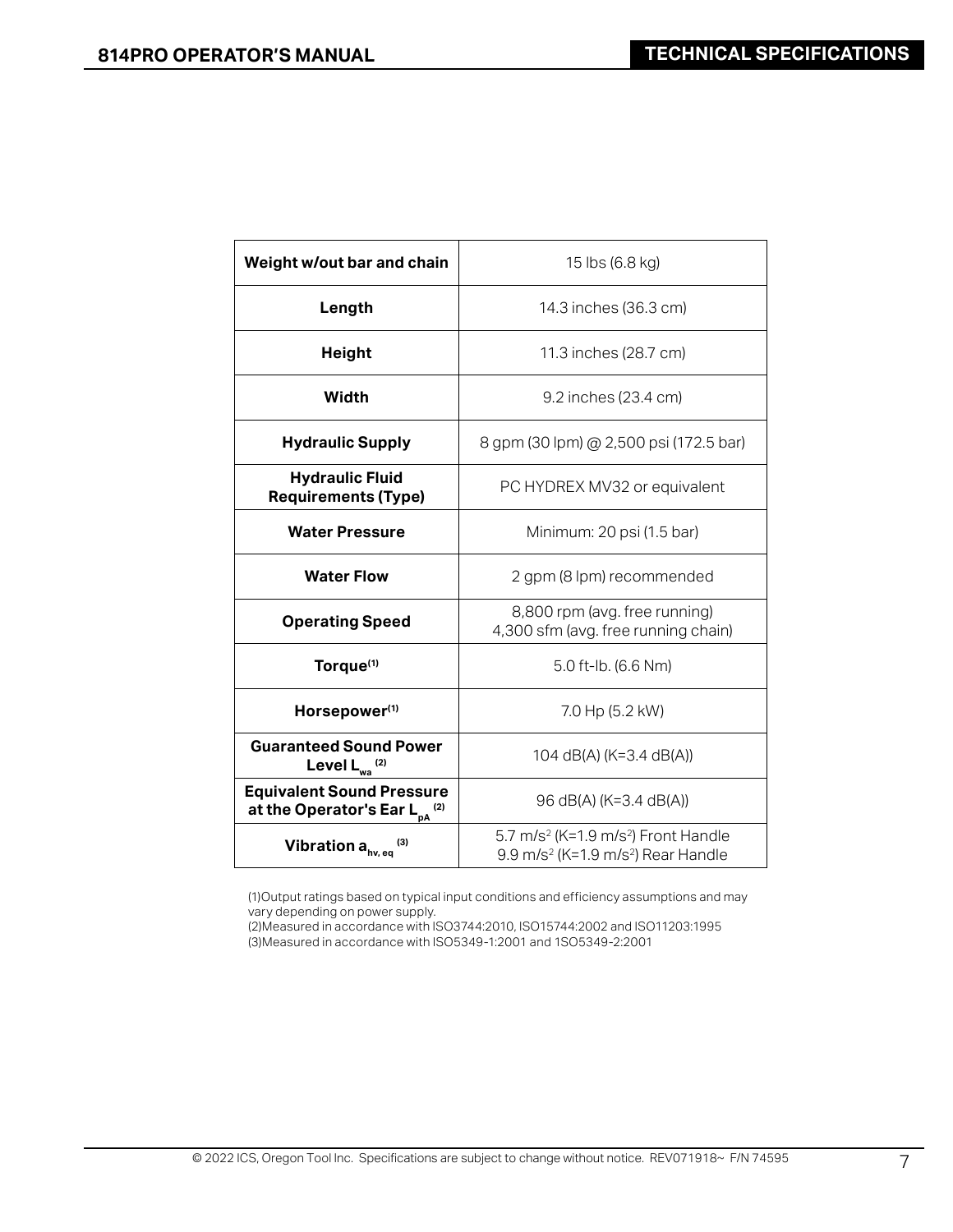#### **GUIDE BAR AND DIAMOND CHAIN INSTALLATION**



(SRS) STEP 2

Place the bar onto the studs and the chain adjustment pin.



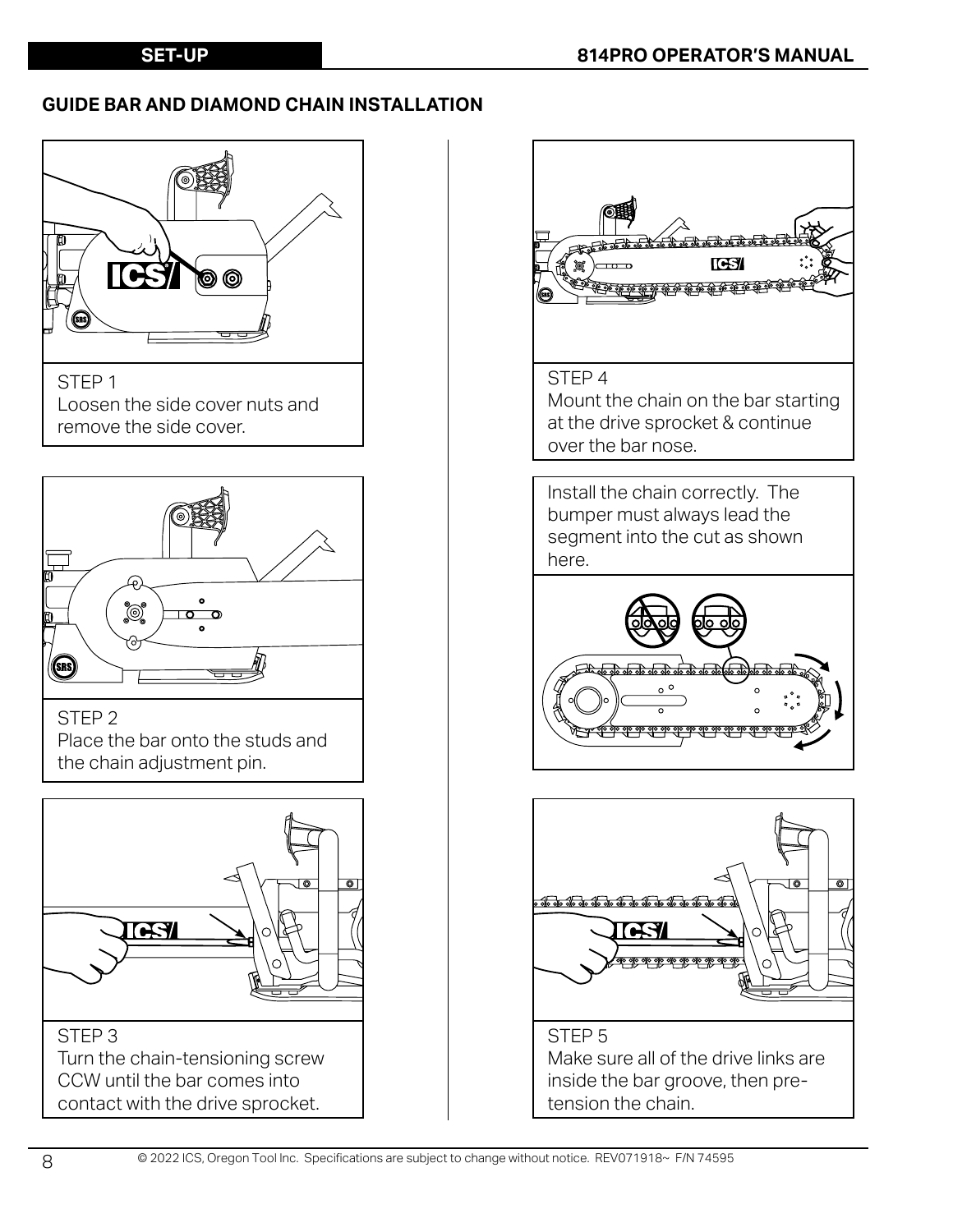#### **GUIDE BAR AND DIAMOND CHAIN INSTALLATION**



#### STEP 6

Install the side cover over the bar studs and install the side cover nuts. Finger tighten only.



#### STEP 7

Tension the chain. Do not over tension the diamond chain. Loss of power will result. It is normal for the drivelinks to hang underneath the guide bar. The diamond chain should be snug but be able to be pulled around the guide bar by hand.

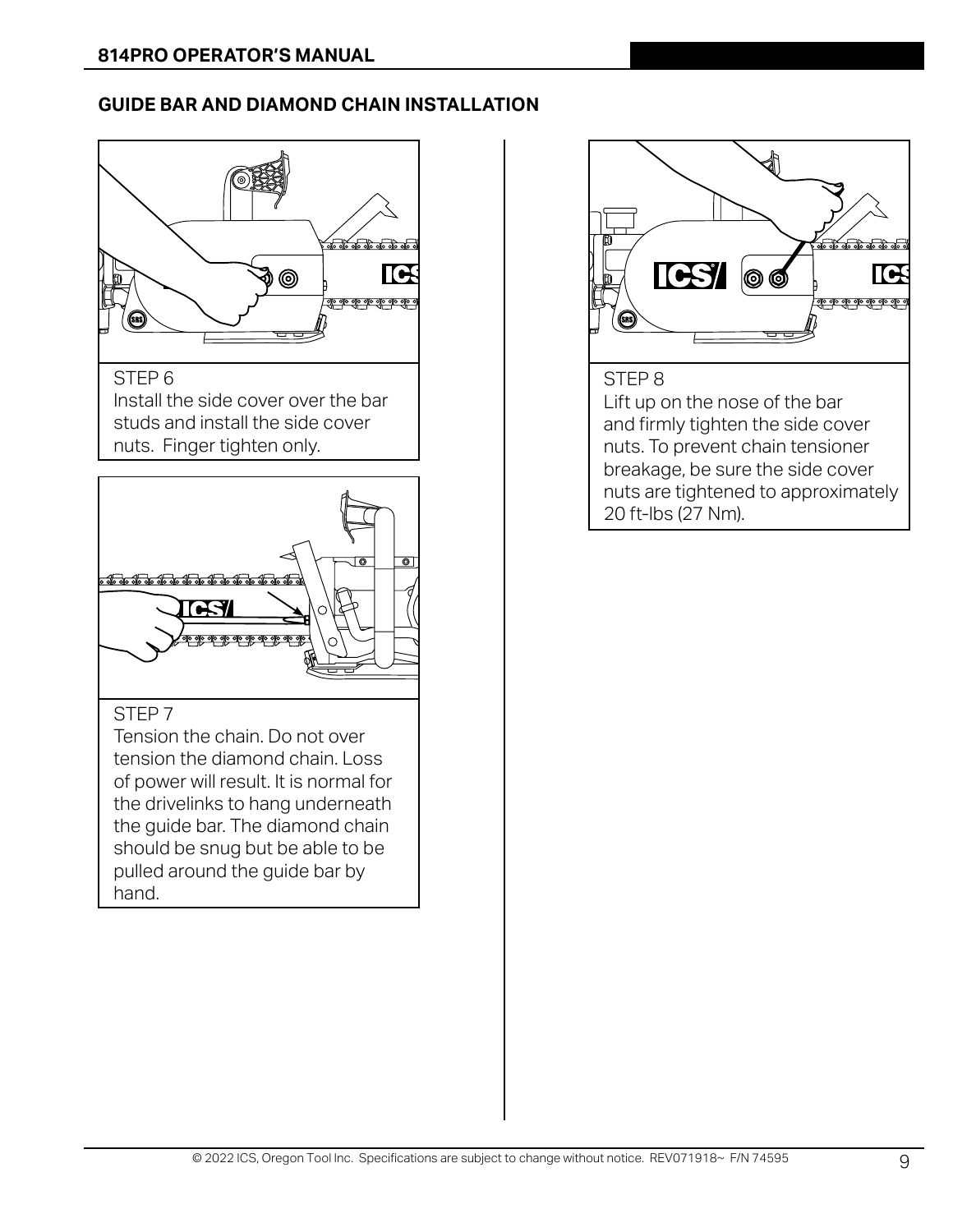#### **PRE-CUT CHECKLIST**

- Proper Diamond Chain Tension: The diamond chain should be tight but easily pulled around the guide bar by hand.
- Ensure all safety devices are properly mounted and functional and that all controls are in proper working order.
- Be sure there are no obstructions (plumbing, electrical conduit, air ducts).
- Always wear protective clothing, including hard hat, eye protection, hearing protection, non-slip safety boots, gloves, and avoid wearing loose fitting clothing.
- Adequate Water Supply and Pressure 1 gpm (4 lpm) recommended water flow Minimum water pressure 20 psi (1.5 bar)

#### **Note: The single most important factor an operator can control to increase chain life is to use adequate water pressure. Insufficient water supply will result in excessive wear to the chain, which can lead to loss of strength and chain breakage.**

• Proper Hydraulic Supply to the saw Maximum Flow 8 gpm (30 lpm) Maximum Hydraulic Pressure 2,500 psi (172.5 bar)

#### **PLANNING THE CUT**

- Outline the cut with a permanent marker for a visual cutting guide.
- Avoid pinching the guide bar and diamond chain. Always cut the bottom of an opening first, then top, and then the sides. Save the easiest cut for last.
- For the straightest cuts use the "Step Cut" method. First score the entire cut line approximately 1/2 inch (12 mm) deep using the nose of the guide bar. Next, deepen the cut by about 2 inches (50 mm). Then plunge all the way through and complete the cut using the WallWalker<sup>®</sup>. .
- Be sure cut concrete cannot fall and injure operator or bystanders. Concrete is very heavy, one cubic foot = 12 in x 12 in x12 in = 150 lbs (30 cm x 30 cm x 30 cm = 68 kg).
- Check for live electrical wiring near the cutting area or in the concrete to avoid electrocution.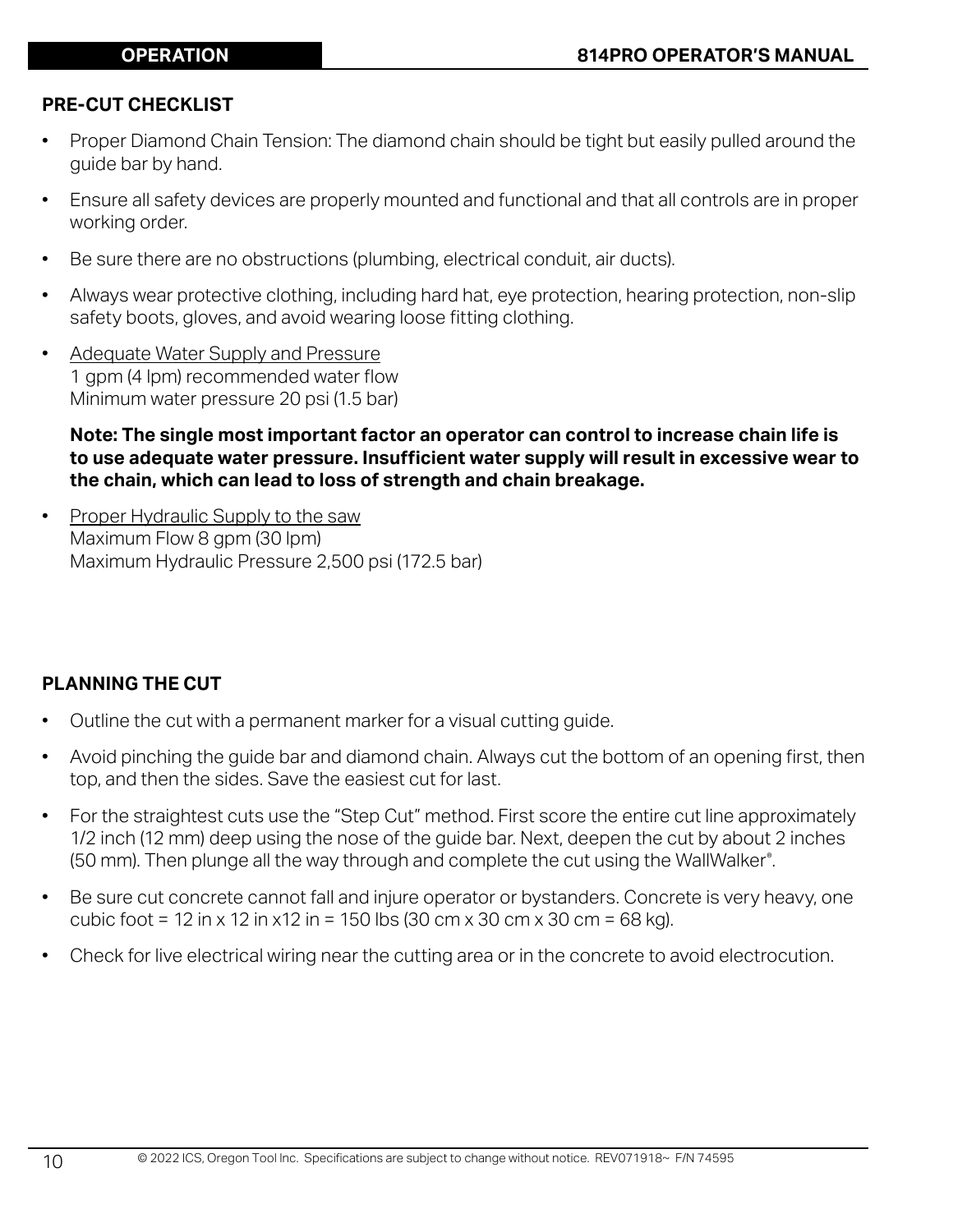### **CUTTING TIPS**

- To start a cut, hold trigger on full throttle and slowly plunge the nose of the guide bar straight into the wall. Use the fixed WallWalker® as a pivot point and pull up on the rear handle to rotate the guide bar into the cut.
- Always operate the saw at full throttle. Apply enough feed force so that the free running RPM drops 20 to 30%. If too much force is applied, the saw will lug or stall. The diamond chain will not have enough speed to cut effectively. If too little feed force is applied, the diamonds will skid and glaze over.
- For straighter cuts use the "Step Cut" method. First score the entire cut line with the nose of the guide bar approximately 1/2 inch (12 mm) to 1 inch (25 mm) deep. Next, deepen the cut by about 2 inches (50 mm). This groove will help guide the guide bar for a straight cut. Then plunge all the way through and complete the cut using the WallWalker<sup>®</sup>. .
- Use the WallWalker® to help cut more efficiently and reduce operator fatigue. The Wallwalker® is a fulcrum that converts inward force to downward force and will develop a 4-to-1 mechanical advantage. To use correctly, plunge into the wall and simply engage the point of the WallWalker® into the cut and push straight in. The WallWalker® will force the saw to feed down.



- Apply upward force on the trigger handle to keep the WallWalker® engaged properly, otherwise the WallWalker® pick will skid, which will reduce the effectiveness. As the saw begins to rotate up, feed force is developed down the line of the intended cut. Once the saw is fully rotated upwards, pull the saw out of the cut a few inches and re-engage the WallWalker® to the wall and repeat.
- When cutting rebar, slowly rock the saw so that you're always cutting concrete as well as steel. This will help keep the diamonds exposed. Also, expect less diamond chain life when cutting rebar.
- Expect more diamond chain stretch and guide bar wear when making "nose buried" cuts for extended periods of time, as the diamond chain does not have a chance to throw the slurry away from the nose of the guide bar.
- If the saw begins to cut consistently crooked, turn the guide bar over and use the other side. Dress worn rails with belt sander. **Note: The normal life of a guide bar is two to three diamond chains. Rebar can shorten guide bar life.**
- When using a new diamond chain, you can increase the cutting speed by opening up the diamonds by making a few cuts in an abrasive material such as a cinder block.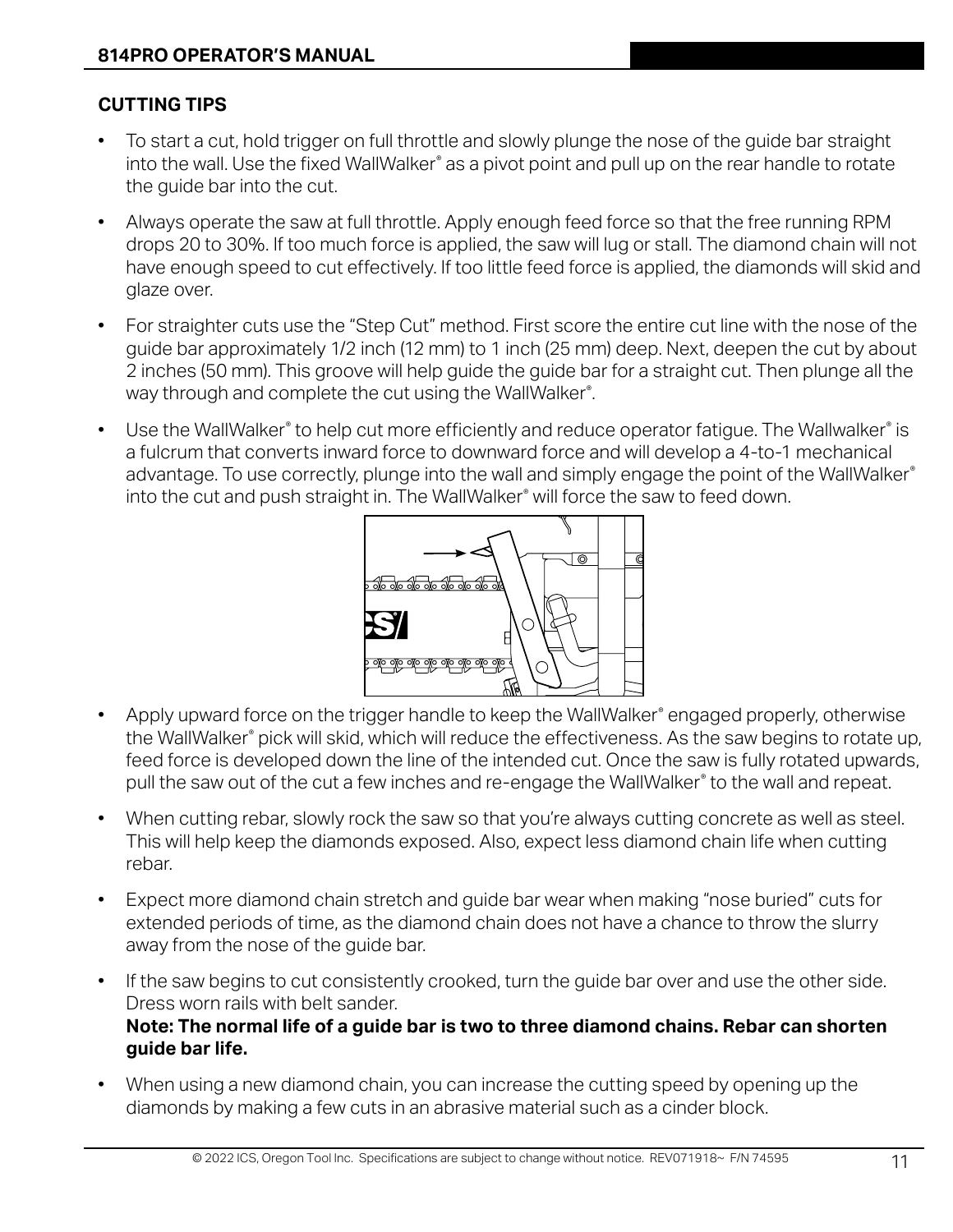#### **SYSTEM CLEAN-UP**

- After cutting, run the saw for at least 15 seconds with the water on to flush slurry and debris from diamond chain, guide bar and drive sprocket.
- Wash concrete slurry from saw assembly.
- Avoid getting any water in the carburetor or exhaust system. If water enters exhaust port, point the guide bar tip down and pull the starter handle several times to expel water from muffler.
- Remove guide bar and diamond chain. Flush out the chain tensioner with high water pressure and lube with grease.
- After cleaning the saw, spray the entire saw body, diamond chain, guide bar, and drive sprocket with lightweight oil. Using lightweight oil on the saw will minimize rust and help reduce slurry build up.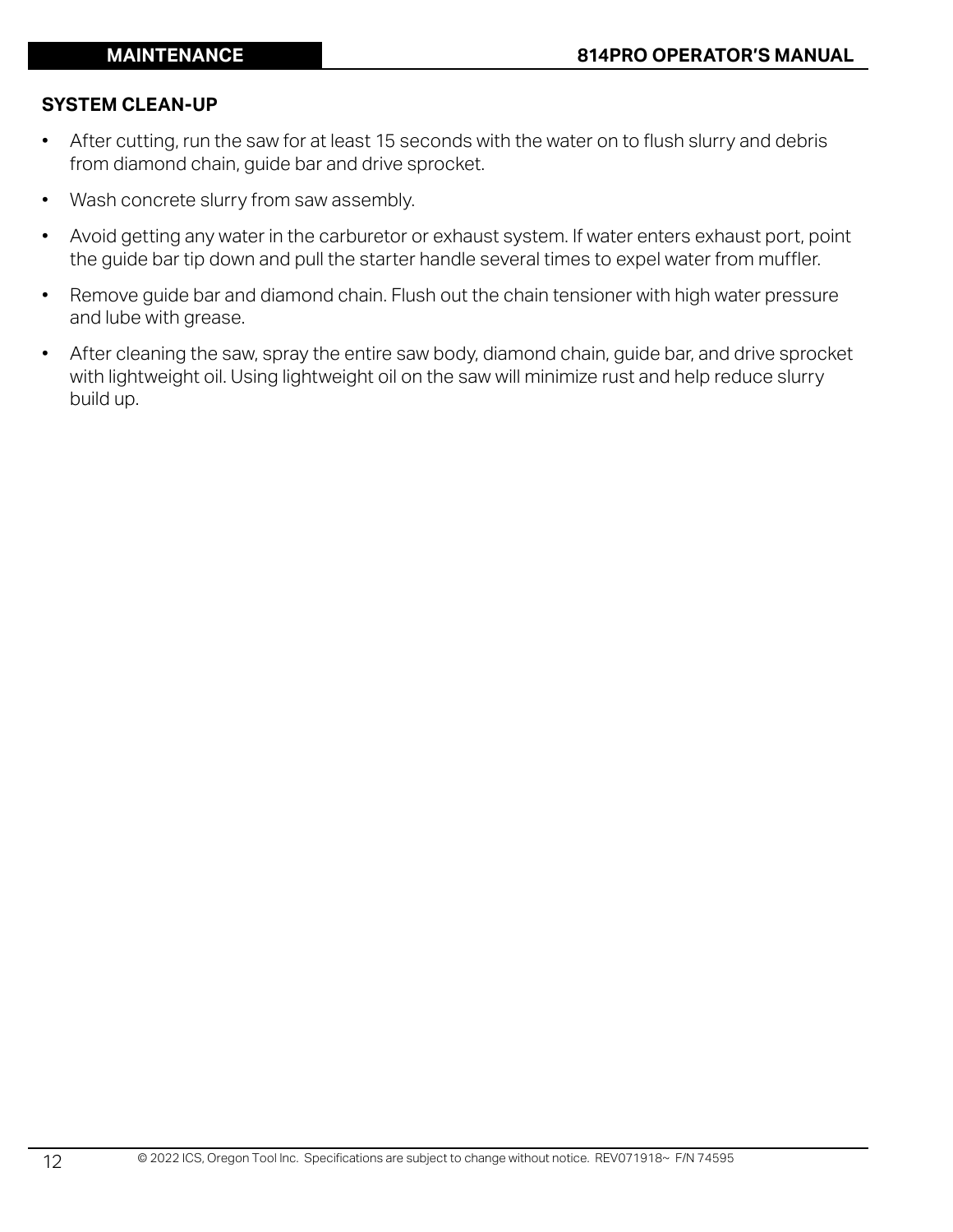#### **DRIVE SPROCKET REMOVAL**

- **STEP 1** Remove the sidecover, bar, and chain using the scrench.
- **STEP 2** Remove the retaining ring.



The drive sprocket (rim sprocket) is a wear item and should be changed every 2–3 diamond chains.



- 1. Retaining Ring
- 2. Washer
- 3. Rim Sprocket
- 4. Splined Sprocket Adaptor

*Note: Rim sprocket may be installed with either side facing outwards.*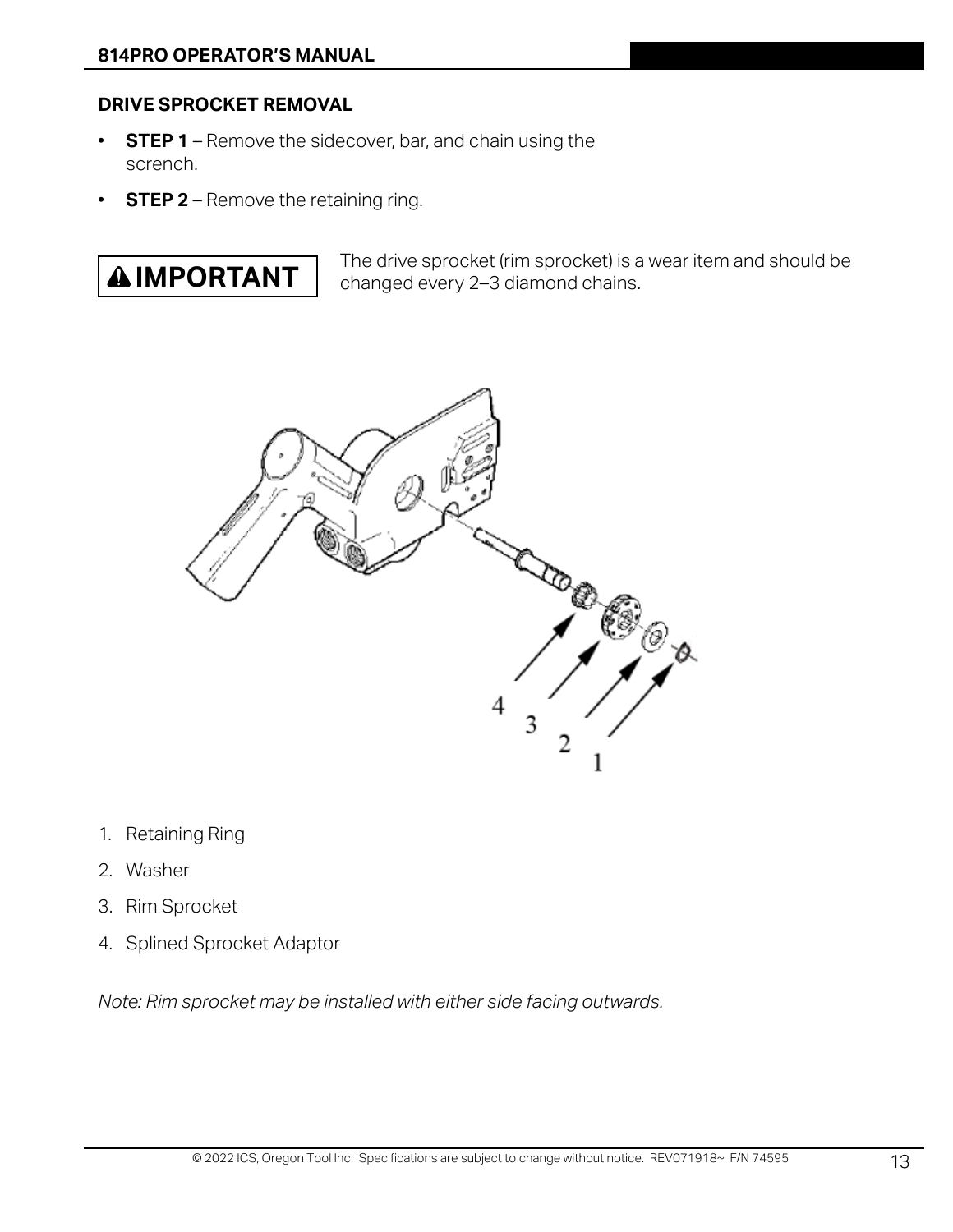#### **TROUBLESHOOTING**

- **SLOW DIAMOND CHAIN SPEED** Be sure the powerpack is providing the correct hydraulic pressure and flow (8 gpm / 30 lpm at 2,500 psi / 172.5 bar).
- **POOR CUTTING SPEED** The diamonds may be glazed over. Make a few cuts in an abrasive material such as a cinder block to expose the diamonds.
- **PREMATURE CHAIN STRETCH** Not enough water pressure. The minimum water pressure is 20 psi (1.5 bar). Insufficient water supply will result in excessive wear on the chain, which can lead to loss of strength and chain breakage.
- **CHAIN TENSIONER BREAKAGE** Side cover nuts are not tight enough. Torque to 20 ft-lbs (27 Nm).
- **WATER NOT FLOWING** Water hose is kinked or supply is not turned on.
- **MOTOR WON'T TURN** Hydraulics are hooked up backwards or powerpack is set on reverse flow.

**Further questions? Call 800.321.1240 or visit our website at: icsdiamondtools.com**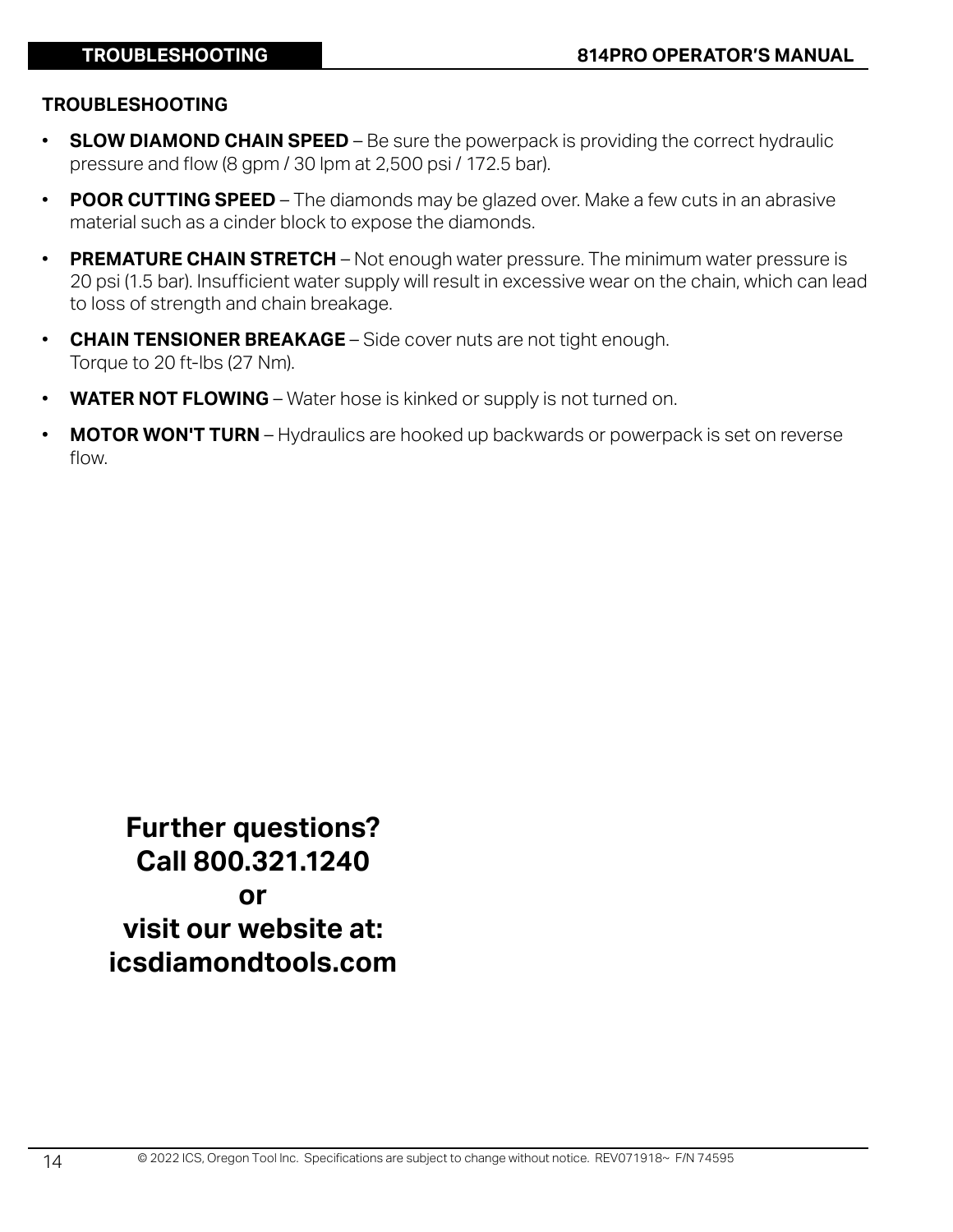#### **APPROXIMATE CUTTING RATES**

| <b>Material</b>            | <b>Cutting Rate</b>              |
|----------------------------|----------------------------------|
| Concrete $-6$ in (15 cm)   | 5 lineal in/min (12 cm/min)      |
| $Red$ Brick – 6 in (15 cm) | 10 lineal in/min (25 cm/min)     |
| Rebar – #4 (12 mm)         | 10-20 seconds through each piece |

#### **INCH-FOOT DEFINITION**

An in-ft is a measure of how much material is to be cut. An in-ft is defined as: depth in inches times length in feet. Note: 129 in-ft = 1 $m<sup>2</sup>$ 

Example: How many in-ft are in this doorway?

- 1. Determine the depth of the cut in inches. For this example, 8 inches.
- 2. Determine the length of the cut in feet. 3+7+3+7=20 feet
- 3. Multiply the two numbers 8 in x 20 ft = 160 in-ft

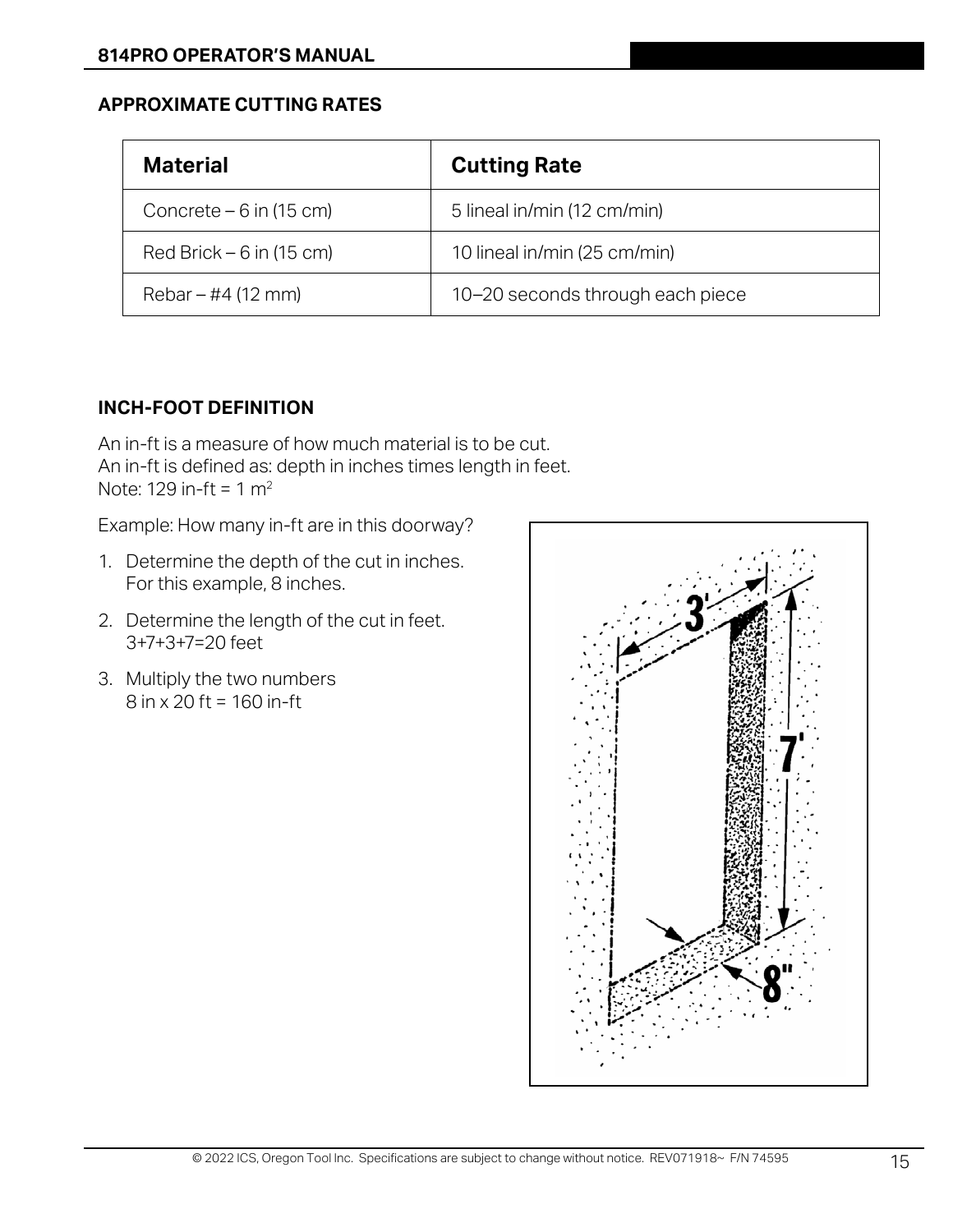#### **PERFORMANCE LOSS VS. HYDRAULIC HOSE LENGTH**

#### **ASSUMPTIONS:**

- 8 gpm (30 lpm) flow at 2,500 psi (172.5 bar)
- Zero elevation change
- 2 pairs of flush-face fittings per hose